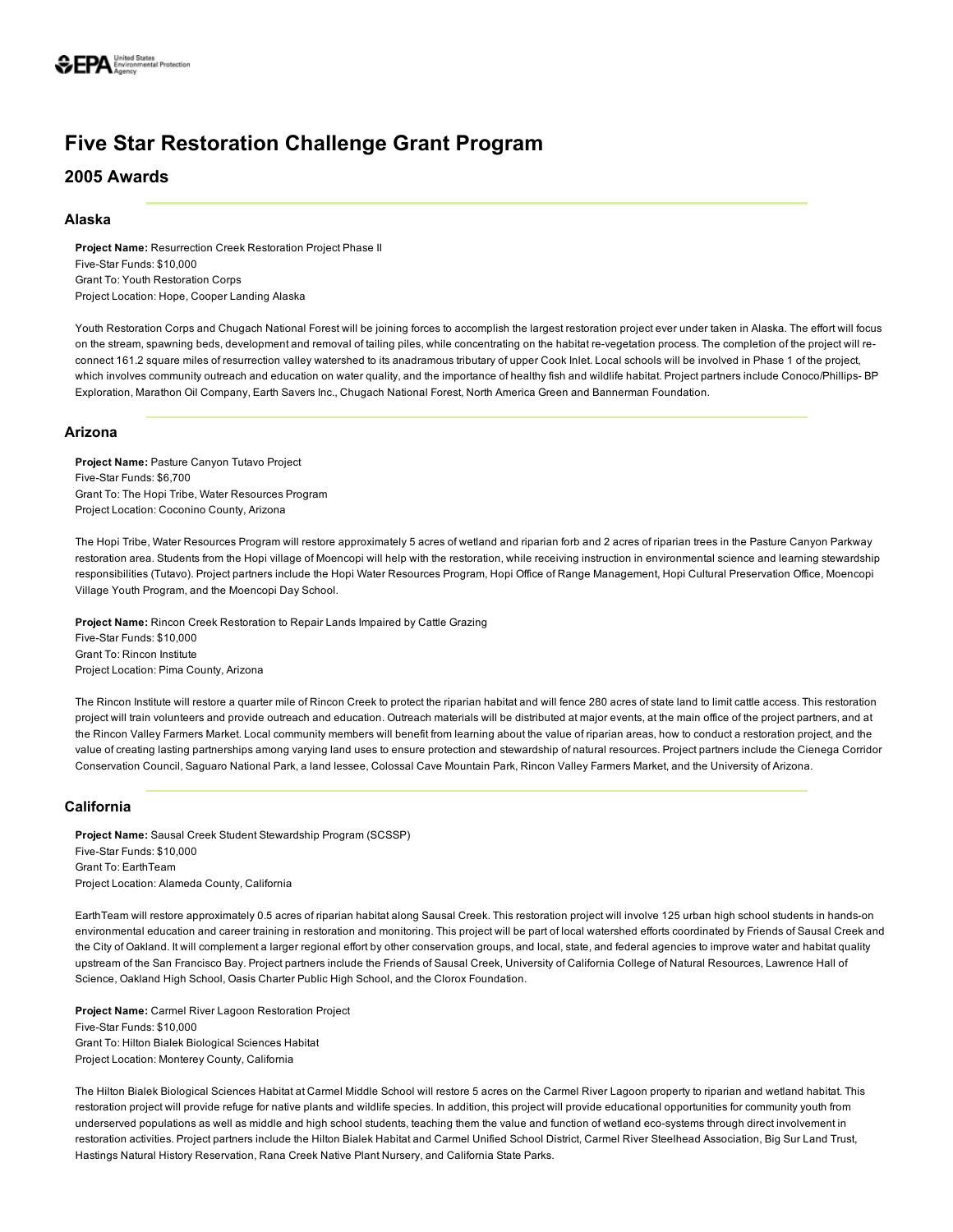Project Name:Yreka Creek Restoration and Education Program Five-Star Funds: \$11,100 Grant To: Shasta Valley RCD and/or Yreka CCC Project Location: Yreka, California

The Shasta Valley RCD and/or Yreka CCC will restore streamside areas along Yreka Creek, a tributary of the Shasta and Klamath Rivers. The project site is made up of key areas within the 4.5 mile segment of Yreka Creek's streamside zone within the city limits of Yreka, California, a community of 7,500 people. This restoration project will pave the way to interpretive and volunteer student activities, as well as benefit the community, the environment, and create synergistic relationships between professionals, students, teachers, and corps members. Project partners include the Siskiyou County Office of Education, the California Conservation Corps, Golden Eagle Charter School, California Department of Fish and Game, Yreka Greenway Program, and Americorps Watershed Stewards Project.

Project Name: Northstate SLEWS Program Five-Star Funds: \$10,000 Grant To: Center for Land-Based Learning Project Location: Tehama County, California

The Center for Land-Based Learning will restore 3 acres along the Sacramento River in partnership with the U.S. Fish and Wildlife Service's Rio Vista project. This restoration project will enhance the current 231-acre mixed riparian forest site by adding a wetland component. Highschool science students, with the assistance of Northstate SLEWS staff and restoration ecologists, will learn about riparian restoration, bird habitat, floodwater control and wildlife management. Students working on the project site will also take part in ecological field studies focusing on the plants, animals and aquatic species that inhabit their site. Project partners include the Nature Conservancy, Tehama County Resource Conservation District, Tehama County Natural Resources Conservation Service, U.S. Fish and Wildlife Service, Hedgerow Farms, Floral Native Nursery, and a CALFED Ecosystem Restoration Grant.

#### Colorado

Project Name: Gunnison River Headwaters Restoration Project Five-Star Funds:\$10,000 Grant To: Delta County Weed Board and North Fork River Improvement Association Project Location: Paonia and Hotchkiss, CO

The Delta County Weed Board and North Fork River Improvement Association will restore four sites along the Gunnison River. The sites are located within an area designated for restoration that includes 133 riparian acres and 14 river miles of the Gunnison River headwaters. Volunteers will remove invasive noxious weeds, primarily tamarisk and Russian olive and reintroduce native vegetation such as cottonwood and willow at all four project sites. Educational components of this project will include free float trips designed for public viewing of the restored areas, the creation and posting of interpretive signs by local high school students, and a series of community newsletters and presentations that will promote awareness of invasive species. Project partners include the Bureau of Land Management, Habitat Partnership (CO Dept. of Wildlife), Friends of Gunnison Gorge, Delta County, the US Army Corps of Engineers, North Folk Trails Network, Quick Foundation, Schramm Foundation, Paonia High School, Lamborn Valley School, and NFRIA Volunteer Labor.

Project Name:Wildlands Restoration Volunteers Partnership for Stewardship 2005 Five-Star Funds: \$10,000 Grant To: Wildlands Restoration Volunteers (WRV) Project Location: Delta County, Colorado

The Wildlands Restoration Volunteers will restore five different wetland and riparian sites in the rapidly growing northern Colorado Front Range. Restoration activities include planting 17,000 wetland and 8,000 upland plants, placing 4000 willow cuttings, repairing 1,700 feet of boardwalk, restoring several hundred yards of pond banks and one acre of wetland, and stabilizing 1,060 feet of streambank. All five of the projects across Colorado will have educational components that involve various youth groups and local schools in the restoration process. Project partners include Rocky Mountain National Park, the Arapaho National Wildlife Refuge, Boulder County Parks and Open Space, and St. Vrain State Park.

## **Connecticut**

Project Name: Hatchery Brook Riparian Buffer Restoration Five-Star Funds: \$8,300 Grant To: Connecticut River Coastal Conservation District Project Location: Berlin, Connecticut

The Connecticut River Coastal Conservation District will restore 0.3 acres of riparian buffer on Hatchery Brook. The restoration will convert 13,500 sq. feet of riparian buffer that is currently turf grass to native shrubs, ferns, grasses, and wildflowers. Project partners include the Town of Berlin, the USDA Natural Resources Conservation Service (NRCS), the Berlin UpBeat, the Kensington Garden Club, the Mattabesset River Watershed Association (MRWA), and the Middlesex United Way.

#### Delaware

Project Name: Native Coastal Plant Demonstration Site Five-Star Funds: \$10,000 Grant To: Partnership for the Delaware Estuary Project Location: Lewes, Delaware

The Partnership for the Delaware Estuary will expand the existing demonstration garden onto adjacent land. They will create and restore a native wetland habitat using native shrubs, grasses and perennials as a demonstration to homeowners that wet swale areas and drainage containment areas can be landscaped with native plants to benefit the environment. The area they are restoring is a little less than a 1/2 acre and is 300 yards from a tidal marsh and the Delaware Bay. Project partners include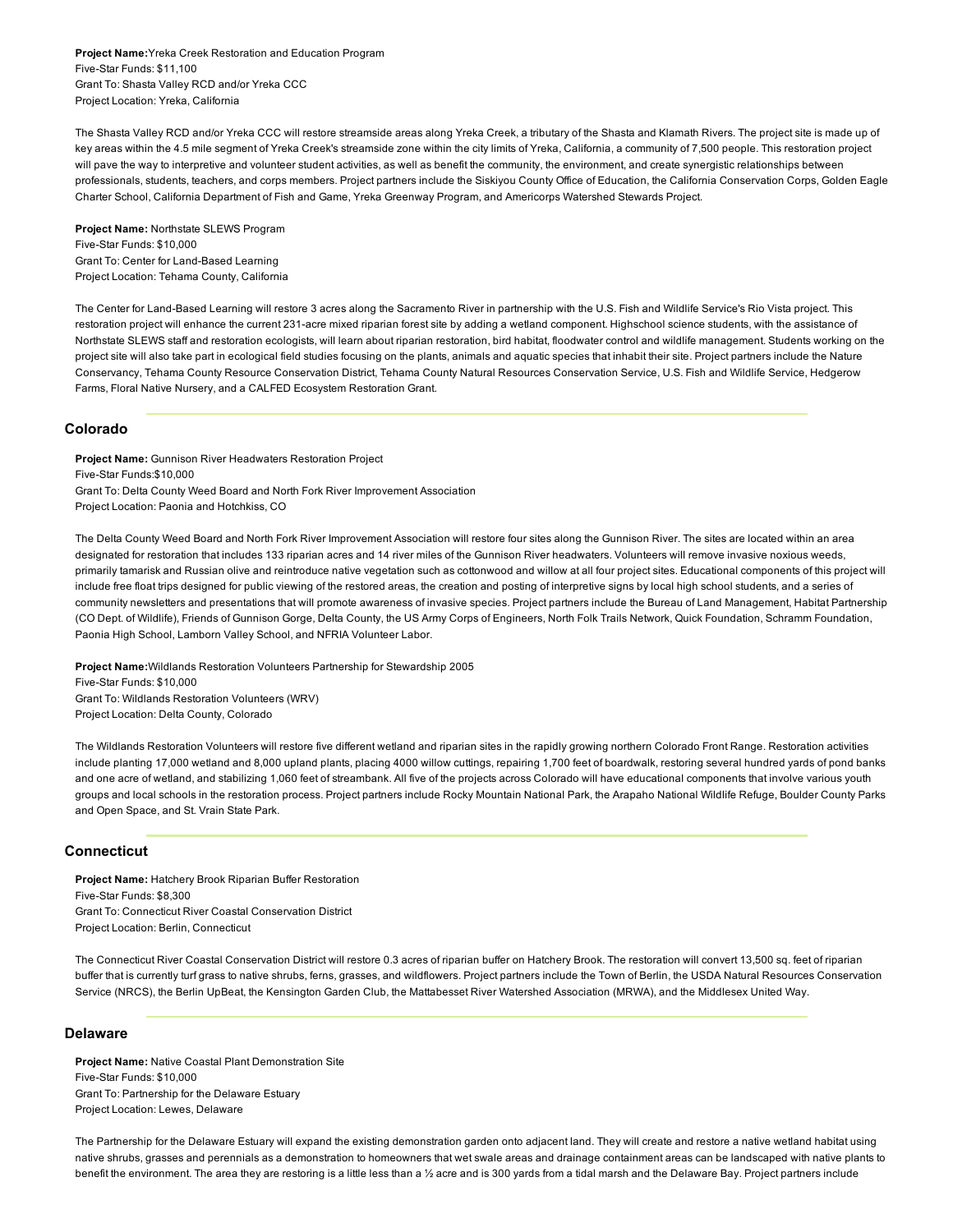University of Delaware Sea Grant Program, Delaware Department of Natural Resources and Environmental Control - Division of Soil and Water Conservation and Division of Water Resources, Sussex Conservation District, J.B. Landscaping, and Cape Henlopen High School.

#### Georgia

Project Name: Whetstone Creek and Wetland Restoration Project Five-Star Funds: \$12,300 Grant To: Peachtree Woodall Whetstone Watershed Alliance Project Location: Atlanta, GA

The Peachtree Woodall Whetstone Watershed Alliance will restore a half mile section of Whetstone Creek and five acres of adjacent wetlands as part of the Whetstone Creek and Wetland Restoration Project. Community volunteers will remove trash, plant vegetation appropriate for habitat restoration and streambank stabilization, and strategically restore wetland vegetation that will filter stormwater runoff. The project site will provide an outdoor classroom venue for local schools. Project partners include the City of Atlanta, Fulton County Soil and Water Conservation District, the Bolton Neighborhood Association, Brockbuilt, Inc., and Southeast Waters-Americorp.

#### Idaho

Project Name: Six Springs Ranch Wildlife Habitat Project Five-Star Funds: \$10,000 Grant To: Teton Regional Land Trust Project Location: Driggs, Idaho

Teton Regional Land Trust will use restoration techniques to enhance three wetland ponds on the Six Springs Ranch Conservation Easement Property. This will serve as an example of low-cost habitat enhancement on agricultural land, and will also be of educational value for local public schools and the entire community. The goal will be to combine cattle/hay production with water- bird management. An environmental education curriculum will reach all county 5th graders and emphasize habitats and their ecological functions. Partners include US Fish & Wildlife Services, Intermountain Aquatics, Banrock Station's Wetland Conservation and Fall River Electric Cooperative.

Project Name: Riparian Habitat Improvement in the Elk City Township Five-Star Funds: \$13,000 Grant To: Framing Our Communities, Inc. Project Location: Elk City, ID

Framing Our Communities, Inc. will return riparian areas that have suffered years of erosion to their past status as productive fisheries. Local workers will install fences to keep cattle from grazing by the streams. Trees and brush will be planted as a buffer to reduce erosion. The Elk City Schools hatches salmon eggs and then releases the juvenile fish into the streams. This will expand to incorporate understanding of riparian ecosystems and habitat improvement. Partners include Idaho Office of Species Conservation, Bureau of Land Management, Elk City School and Montana Conservation Corps.

Project Name: Lower Boise River Habitat Initiative Five-Star Funds: \$10,000 Grant To: Ted Trueblood Chapter of Trout Unlimited Project Location: Boise, Idaho

Ted Trueblood Chapter of Trout Unlimited will improve the riparian, water quality and aquatic habitat of the lower Boise River. Two projects will be encompassed, one to remove a culvert at Julia Davis Park, creating a stream channel, and the other to design and create riparian and fish habitat improvements to a drainage channel to the Boise River. Trout Unlimited will work with the Idaho Environmental Forum to develop a program on regional water policy issues. Project partners include University of Idaho, Rotary Club of Boise, Edwards Mother Earth Foundation and Boise Parks and Recreation.

#### Illinois

Project Name: Waubonsee Community College Restoration Project on the Blackberry Creek Five-Star Funds: \$10,000 Grant To: Waubonsee Community College Project Location: Sugar Grove, Kane County, Illinois

Waubonsee Community College (WCC) will enhance 32.5 acres of wet meadow on its campus, and will continue restoration of the wetlands function in the watershed area of Blackberry Creek and Fox River. The WCC will offer courses on the importance of healthy wetlands within the ecosystem. The area will also serve as a learning laboratory for public school science classes in the district. Project Partners include Pizzo & Associates, Christopher Burke Engineering, Ltd., The Conservation Foundation and the Fox River Ecosystem Partnership.

Project Name: Enhancement of the Chicago Portage National Historic Site Five-Star Funds: \$12,000 Grant To: Forest Preserve District of Cook County Project Location: Lyons, Illinois

The Forest Preserve District of Cook County will remove invasives on the Chicago Portage National Historic Site through controlled burning followed by an herbicide application. Approximately three acres of wetland habitat will be restored as a result. Interpretive signs will educate site visitors about the benefits of maintaining biodiversity. Project partners include National Park Service, Civic Center Authority and Friends of the Portage.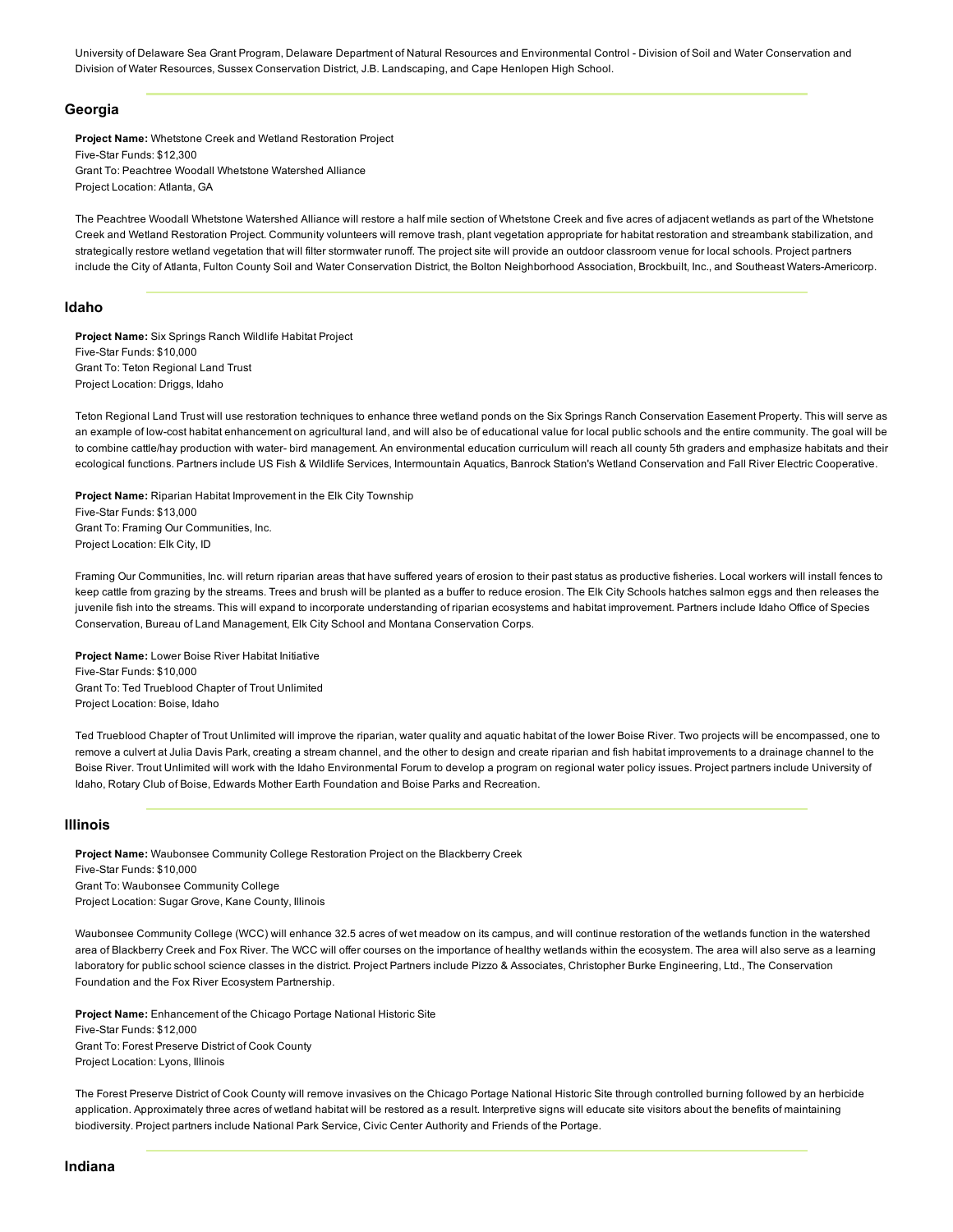Project Name: Solar Restoration Greenhouse Five-Star Funds: \$5,000 Grant To: Save the Dunes Conservation Fund Project Location: Michigan City, Indiana

Save the Dunes Conservation Fund will be restoring wetland, riparian and upland habitats in a degraded urban section of Trail Creek. A passive solar greenhouse will be constructed to improve local capacity for restoration work and for use as training to educate land managers on the conservation benefits of such greenhouses. Krueger and Barker Middle Schools will be involved in the project, which will educate the schoolchildren on the benefits of ecological enhancements. Partners include NiSource Environmental Challenge Fund, Save the Dunes Council, Wildlife Habitat Council and the Boys and Girls Club.

#### Kansas

Project Name: Clinton Lake Streambank and Habitat Restoration Five-Star Funds: \$7,000 Grant To: Kaw Valley Heritage Alliance Project Location: Douglas County, Kansas

The Kaw Valley Heritage Alliance will restore roughly 10 acres of degraded streambanks as well as 20 acres of agricultural grazing land along Coon Creek, a tributary to Clinton Lake. The project will improve water quality and decrease sedimentation rates in the lake, as well as provide an educational tool to the watershed community about water quality and action impacts. Partners include Streamlink, Kansas Alliance of Wetlands and Streams, the U.S. Army Corps of Engineers, E.A.R.T.H./ Center for Community Outreach, The Watershed Institute and the Kansas Department of Wildlife & Parks.

#### Kentucky

Project Name: Red River Mouth Watershed Education and Restoration Project Five-Star Funds: \$8,000 Grant To: Powell County Cooperative Extension Service Project Location: Stanton, Kentucky

The Powell County Cooperative Extension Service will develop an education and restoration program that will restore a 5,280 feet long by 30 feet wide riparian zone within the county's main source of drinking water, the Red River Mouth Watershed. Students from Powell County schools will work with resource professionals to assess the status of this local watershed, implement a plan to restore the selected riparian zone, and educate the public about their local watershed. Project partners include the University of Kentucky Cooperative Extension Service, local landowners, the Red River Gorge Watershed Task Force, USDA Natural Resource Conservation Service (NRCS), Kentucky Department of Fish and Wildlife Resources, and Powell County Schools.

Project Name: Easy Walker Park Water Resource Restoration Project Five-Star Funds: \$10,000 Grant To: Montgomery County Extension District Board Project Location: Mt. Sterling, Kentucky

The Montgomery County Extension District Board will restore 2,500 linear feet of upland drainage and riparian areas within Easy Walker Park through stabilization of eroded areas and the planting of native grasses and other vegetation. Montgomery County High School students will provide volunteer labor and receive watershed restoration training. The project will educate local land managers, farmers, citizens, and school groups about the importance of the Hinkston Creek watershed through a final workshop, interpretive signs, and long-term monitoring. Project partners include the Montgomery County Fiscal Court, the Mt. Sterling/Montgomery County Recreation Commission, and the Kentucky Waterways Alliance.

## Louisiana

Project Name: Breton Island Coastal Restoration Five-Star Funds: \$15,000 Grant To: St. Bernard/Plaquemines Parish 4-H Program Project Location: Breton National Wildlife Refuge, Chandeleur Islands, Louisiana

St. Bernard/Plaquemine's Parish 4H Program will be restoring dune and marsh habitat, establishing a plant nursery to aid in propagation restoration of plants, and educating Louisiana youth and the public on barrier island ecology. Volunteers will be involved in a two-day trip to construct 3,000 feet of sand fencing and plant 6,000 native plants. Upon completion of the sand fencing, the 6,000 some plants will be planted and monitored by students and US Fish & Wildlife Service biologists. Project Partners include ConocoPhillip, US Fish & Wildlife Service, LSU Agriculture Center, the Chandeleur Island Lodge and Buras High School.

#### Maine

Project Name: Royal River YCC - Riparian Area Restorations Five-Star Funds: \$12,000 Grant To: Friends of the Royal River Project Location: North Yarmouth, Maine

The Friends of the Royal River will restore riparian habitat by planting and nurturing native tree species in approximately 6 acres of what is currently open grassland. Establishing a 100 foot wide riparian buffer will help protect water quality, stabilize stream banks, offer a source of leaves and woody debris to support stream ecosystem function, and keep water temperatures cool by providing shade and create some wildlife habitat. Project partners include Friends of the Royal River, Maine Department of Environmental Protection (DEP), Trout Unlimited, Town of North Yarmouth, Casco Bay Estuary Project, Cumberland County Soil and Water Conservation District (SWCD), the Town of New Gloucester, Sabbathday Lake Association, and Crystal Lake Association.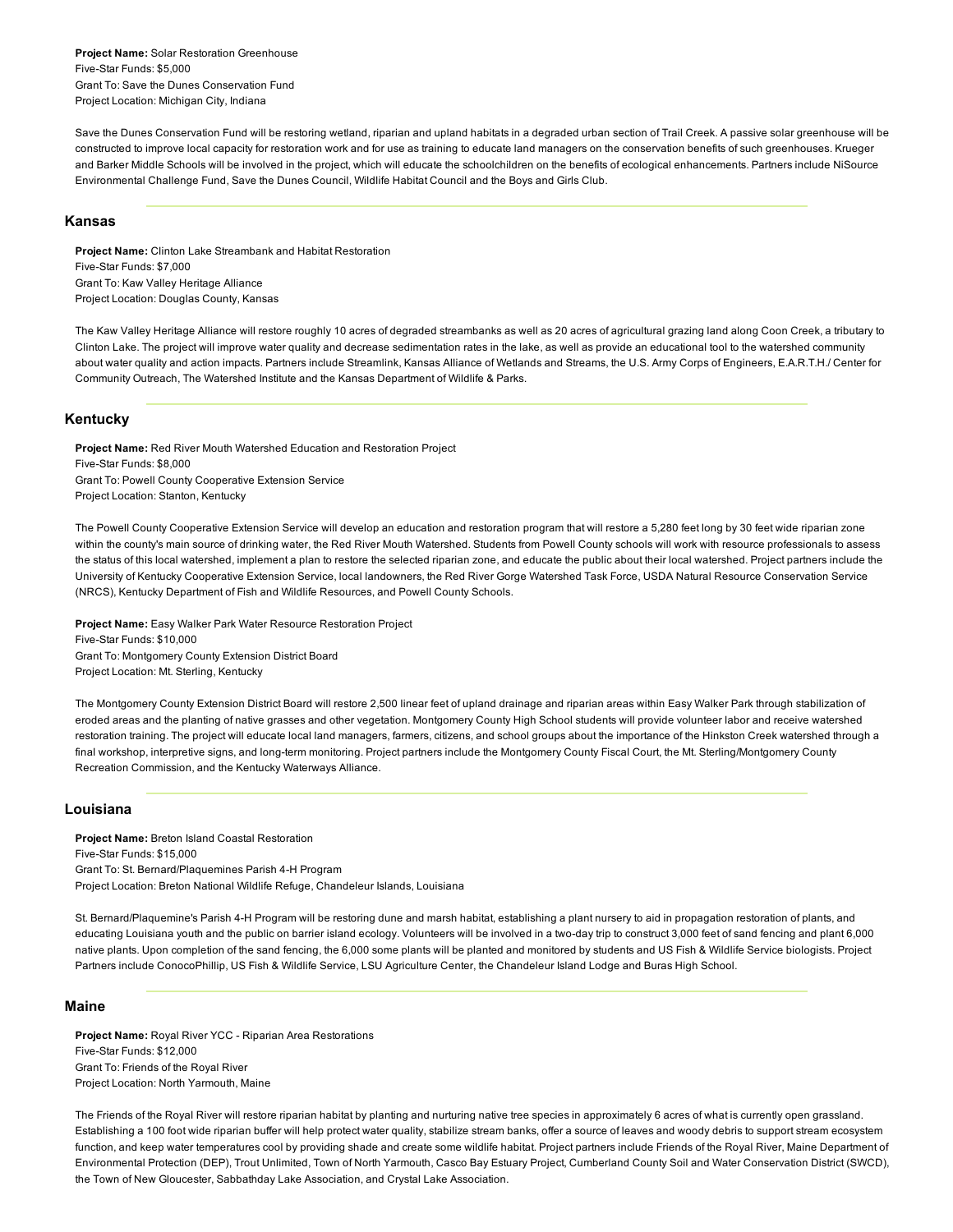#### **Massachusetts**

Project Name: Great Barrington Housatonic River Walk Five-Star Funds: \$12,000 Grant To: Great Barrington Land Conservancy Project Location: Great Barrington, Massachusetts

The Great Barrington Land Conservancy will restore ½ linear mile (approx. 50' wide) of severely degraded riverbank and create a 7,500 sq. ft rain garden, with hundreds of volunteers. Volunteers include 200 students from 8 schools or camps, an addition to one to three interns, engaged in restoration activities. Existing vegetation is limited to box elder and cottonwood. Invasive species will be removed and new native species will be introduced: sycamore, cottonwood, silver maple, and sugar maple trees, witch hazel, shad, dogwoods, and other upland shrubs; ferns; aster species and other native perennial herbs; and vine species such as Virginia creeper, cat briar, and Moonseed. Project partners include the Town of Great Barrington, Berkshire Garden Club, local banks and businesses, Crane Charitable Trust, Massachusetts Environmental Trust, Simon's Rock College, Searles School, and Great Barrington Rotary.

## Michigan

Project Name: Wetland Restoration Campaign Five-Star Funds: \$6,600 Grant To: Calhoun Conservation District Project Location: Marshall, Battle Creek, Albion, Michigan

Calhoun Conservation District will be enhancing over 200 acres of critical wetlands in accordance with agency specified techniques. This project will produce newsletters and press releases to educate the public on the value of maintaining wetlands, and will also offer a course to 20 area teachers, on water quality with a wetland component. Partners include Consumers Energy, US Fish & Wildlife Service, Natural Resources Conservation Service and the Michigan Department of Environmental Quality.

Project Name: Detroit River Shoreline and Fish Habitat Restoration Five-Star Funds: \$12,000 Grant To: City of River Rouge Project Location: River Rouge, Michigan

The City of River Rouge will restore a section of the Detroit River Shoreline and habitat to its natural conditions. The 180 foot stretch currently has no habitat value and so the degraded concrete will be recycled, the shoreline reconfigured, native plants installed and fish habitat created. The St. Clair Waterways for Wildlife program and Great Lakes Education program will allow for major educational sessions to be provided during each aspect of the restoration process. Project partners include DTE Energy, Friends of the Detroit River and the Metropolitan Affairs Coalition.

#### **Minnesota**

Project Name: Restoration of Rich Fen and Rare Species Habitat at Pioneer Park, Blaine MN Five-Star Funds: \$11,300 Grant To: City of Blaine Project Location: Pioneer Park, Blaine, Minnesota

The City of Blaine will be providing ongoing restoration of 14 acres of a saturated deep peat land system within Pioneer Park. Volunteers will be trained in native seed collection/dispersal and propagation, and removal of invasives. These restoration techniques will be followed up with herbicide treatment where necessary. Project partners include Minnesota Department of Resources, Minnesota Native Plant Society, Aveda Corporation, and the Boy Scouts of America (Blaine Troop 552).

## Montana

Project Name: Lower Sun River Restoration Project Five-Star Funds: \$10,000 Grant To: Sun River Watershed Group Project Location: Great Falls, Montana

The Sun River Watershed Group will restore three miles of riparian area within the Sun River Basin. Volunteers will remove over 100 car bodies along the bank of the riparian area, place erosion matting on the raw banks, and plant 1,000 willow trees and 1,000 cottonwood trees. Education activities will include organizing an annual river day, involving students in planting and monitoring in the spring and fall, and engaging volunteers in the water quality monitoring aspect of the project. Project partners include Cascade County, the City of Great Falls, Volunteers from Canoe Club and Corvette Club, and a local gardeners group.

Project Name: Voag Center Streambank Restoration Five-Star Funds: \$10,000 Grant To: Flathead Lakers Project Location: Kalispell, Montana

The Flathead Lakers will restore 800 feet of river bank along the Stillwater River. Project partners will relocate a hog barn away from the river bank and revegetate the eroding river bank with willows and other native plants. The project will involve class projects, workshops, and field trips for local students to become involved in the restoration. Project partners include the Natural Resources Conservation Service, Excavator, the National Park Service's Trails and Conservation Assistance Program, Flathead Conservation District, Bonneville Power Administration, Robinson Vocational Agricultural Center, and the Montana Department of Natural Resources and Conservation.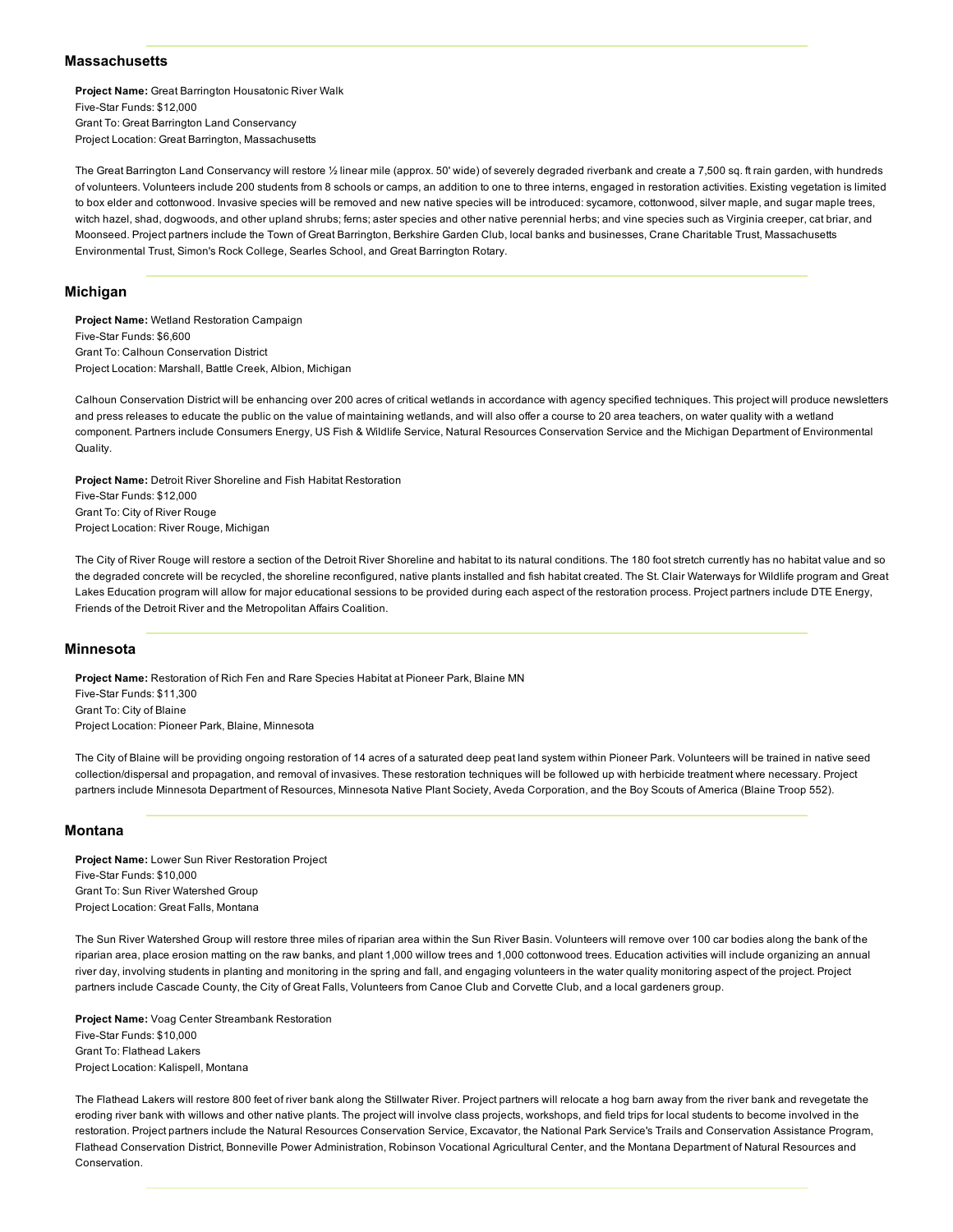#### Nebraska

Project Name: Platte River Habitat Restoration Model Five-Star Funds: \$10,000 Grant To: Buffalo County Weed District/ Platte Valley Weed Management Area Project Location: Buffalo and Dawson County, Nebraska

Buffalo County Weed District/ Platte Valley Weed Management Area (PVWMA) will restore critical habitat in riparian zones after abatement efforts have been initiated on non-native weed species. Once native plant species are reintroduced to the environment this land will have a more desirable balance, beneficial to wildlife. A "simple model" will be created for individual landowners or land managers to utilize for methods to restore native plants to an area overrun by invasives. Project partners include Buffalo County, Dawson County, Nebraska Game and Parks, University of Nebraska-Kearney, US Fish and Wildlife Service.

#### New Jersey

Project Name: Teaneck Creek Wetlands Restoration Five-Star Funds: \$11,700 Grant To: Teaneck Creek Conservancy, Inc. Project Location: Teaneck, New Jersey

The Teaneck Creek Conservancy will execute the removal of exotic vegetation and replace it with native vegetation in the northern part of the Teaneck Creek Conservancy Area of Overpeck Park. When restored, the 2.5 acre site will include a diverse mosaic of riparian wetlands including emergent fresh water tidal wetlands, forested/shrub wetlands and wetlands meadow. The invasive species being removed include multiflora rose (Rosa multiflora), common reed (Phragmites australis), Japanese knotweed (Polygonum cuspidatum), and purple loosestrife (Lythrum salicaria). Project partners include the U.S. Fish & Wildlife Service, the Puffin Foundation, Rutgers University, TRC Omni Environmental Corp, and Master Gardener and Teaneck Creek Conservancy Volunteer Leader Jules Orkin.

#### New Mexico

Project Name: Comanche Springs Wetlands, Initial Implementation, Fencing Five-Star Funds: \$10,000 Grant To: Manzano Conservation Foundation Project Location: Los Lunas, New Mexico

Manzano Conservation Foundation is starting the first step in a 5year plan, to restore and protect the wetlands that provide habitat for birds and other wildlife, including five federal species of "Concern and Priority." The project will remove non-native plant species and debris, and erect a fence to protect the area. University of New Mexico graduate students will be using their watershed management classes to conduct wetlands assessments. Project partners include New Mexico State University, Science Center, Valencia County Soil and Water District, Valencia County 4H, Boy Scout Troop 110 and Valencia County Extension Service.

#### New York

Project Name: Wetland Restoration and Education in the Upper Susquehanna River Watershed Five-Star Funds: \$9,900 Grant To: Tioga County Soil and Water Conservation District Project Location: Cayuta, Elmira, and Waverly, New York

The Tioga County Soil and Water Conservation District will focus on developing a wetland complex and an interpretative wetlands trail on the Cotton-Hanlon project site, a drained wetland and open field in the town of Cayuta, New York. They will restore approximately 20 acres back to a diverse wetland complex complete with scrub-shrub habitat, emergent wetland habitat, vernal pool habitat, and open water habitat which will all be planted with native species. Project partners include Schuyler County Soil and Water Conservation District, Cotton-Hanlon, Carantouan Greenway, Tanglewood Nature Center, BOCES Conservation Class, The Upper Susquehanna Coalition, U.S. Fish and Wildlife Service, The New York State Department of Transportation, Chemung County Federation of Fly Fishermen, and Schuyler County 4H / Youth Development.

Project Name: Bridge Park Habitat Restoration Five-Star Funds: \$10,000 Grant To: New York Restoration Project Project Location: New York City, New York

The New York Restoration Project will restore a 3.4 acre public park in the South Bronx. The NYRP will plant Paw paw trees (Asimina triloba), Willow Oaks (Quercus phellos), Sweetbay Magnolias (Magnolia virginiana), and Waterash (Ptelea trifoliate), all endangered native New York species. They will also plant Bald Cypress and Black Tupelp trees, to contribute to the shoreline stabilization and help prevent further erosion, and improve the soil by adding organic matter, including leaves, woodchips and compost. Project partners include the Wood Promotion Network, the Brownstone Family Foundation, the Dyson Family Foundation, UBS Financial Services, and the Horace W. Goldsmith Foundation.

#### North Carolina

Project Name: Student Wetland Nursery Program Five-Star Funds: \$10,000 Grant To: North Carolina Coastal Federation Project Location: Morehead City, Wrightsville Beach, Harkers Island, and Morris Landing, North Carolina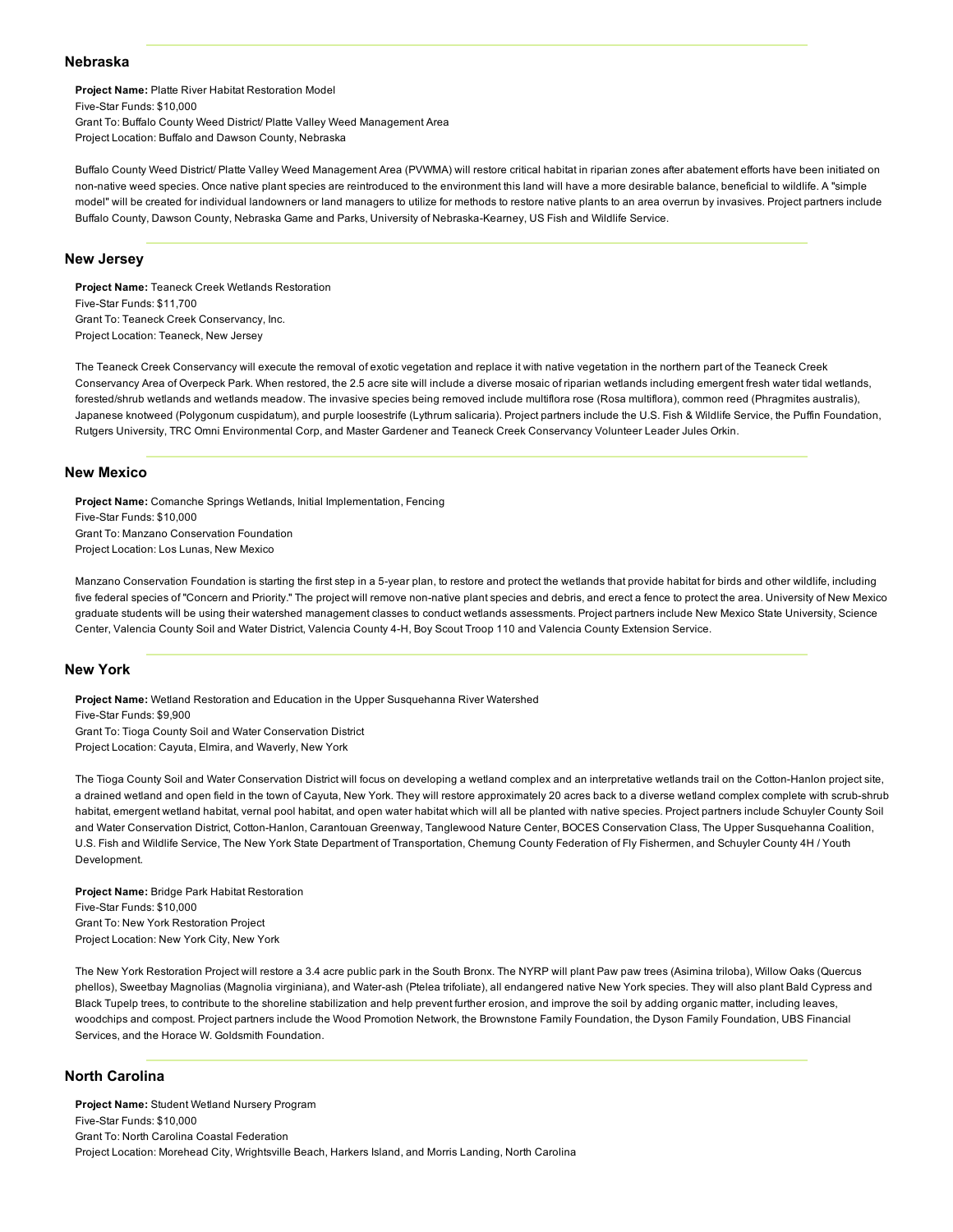The North Carolina Coastal Federation will develop seven wetland nurseries, cultivate 17,500 wetland plants, and restore 1.61 acres of shoreline. The program will educate at least 175 students and teachers about the value of wetlands through their active involvement in cultivating and planting wetland plants and reach 500,000 households with information about the Student Wetland Nursery Program. Project partners include regional middle schools, local property owners, Time Warner Cable, NC Environmental Education Fund, Restore America's Estuaries, and the North Carolina Coastal Federation.

Project Name: Wake County Exotic Invasive Species Control Five-Star Funds: \$9,500 Grant To: Wake County Environmental Services Project Location: Zebulon, North Carolina

Wake County Environmental Services will restore 11.5 acres of riverine habitat near the Little River through the implementation of an exotic invasive species control program. The project will remove 95% of Chinese Privet and Japanese Stilt grass, which threaten native species and the extremely rare granitic flatrock ecosystem acreage located at the site. Significant educational outreach will be conducted through a workshop at the site and the incorporation of field activities targeted towards local public schools. Project partners include Wake County Environmental Services, North Carolina Department of Environment and Natural Resources Division of Parks and Recreation, NC Museum of Natural Sciences, USDA Natural Resources Conservation Service (NRCS), BASF Corporation, US Geological Survey, and US Fish & Wildlife Service.

#### Ohio

Project Name: Upper Mill Creek Riparian Restoration and Stormwater Wetland Enhancement Five-Star Funds: \$12,000 Grant To: Butler County Soil and Water Conservation District Project Location: West Chester, Ohio

Butler County Soil and Water Conservation District will restore 420 linear feet of riparian corridor. The existing detention basin will be transformed and restored, and monitored to evaluate efficiency. The innovative water quality design will act as a model to educate the Butler County urban development community, as well as heighten the public's perception of water resources. Partners include, Beckett Ridge Homeowners Assoc., Miami (OH) University, Institute Of Environmental Sciences, Ohio Dept. of Natural Resources and Butler County Stormwater District.

Project Name: YMCA Wetland Restoration and Education Program Five-Star Funds: \$7,600 Grant To: Lake County YMCA Project Location: Perry, Ohio

Lake County YMCA will be reconstructing a shallow water wetland area at the Perry YMCA. Over 3,000 children will use this area as an educational classroom annually. Non-native species will be eradicated and replaced by native plants. Project partners include Lake Soil and Water Conservation District, Boy Scouts and Big Brothers/Big Sisters, Hallmark Excavating and USDA Natural Resource Conservation Service (NRCS).

# Oklahoma

Project Name: Proposal to Establish an Aquatic Plant Nursery to Assist in the Creation of a Wetland Littoral Zone in Lake Wister, OK Five-Star Funds: \$10,000 Grant To: Oklahoma Water Resources Board

Project Location: Poteau, Oklahoma

Oklahoma Water Resources Board is going to establish nursery ponds close to Wister Lake, by transplanting softstem bulrush from McAlester Army Ammunition Plant property. This will allow for sustained long-term effort to control suspended solids in Wister Lake. A technical bulletin will detail the transplanting of bulrush and be distributed through Wister COE and KCSA offices. Partners include Poteau Valley Improvement Authority, Kerr Center for Sustainable Agriculture and U.S. Army Corps of Engineers, Wister Project.

#### Oregon

Project Name: Watershed Field Days Five-Star Funds: \$10,000 Grant To: Umatilla Morrow Education Service District Project Location: Umatilla and Morrow Counties, Oregon

The Umatilla-Morrow Education Service District will organize more than 800 fifth grade students and approximately 100 high school students to restore three riparian zones within the Umatilla River Basin. Students will receive on-site natural science lessons and engage in stream bank stabilization and restoration projects at all three sites. Project partners include the Umatilla and Morrow County Soil and Water Conservation Districts, the Oregon Department of Fish and Wildlife, the National Weather Service, local educators, and the Confederated Tribes of the Umatilla Indian Reservation.

#### Pennsylvania

Project Name: Latodami Riparian Restoration Project Five-Star Funds: \$10,000 Grant To: Allegheny County Parks Department Project Location: Wexford, Pennsylvania

The Allegheny County Parks Department - Latodami Environmental Education Center will design and implement a riparian restoration project to increase biodiversity and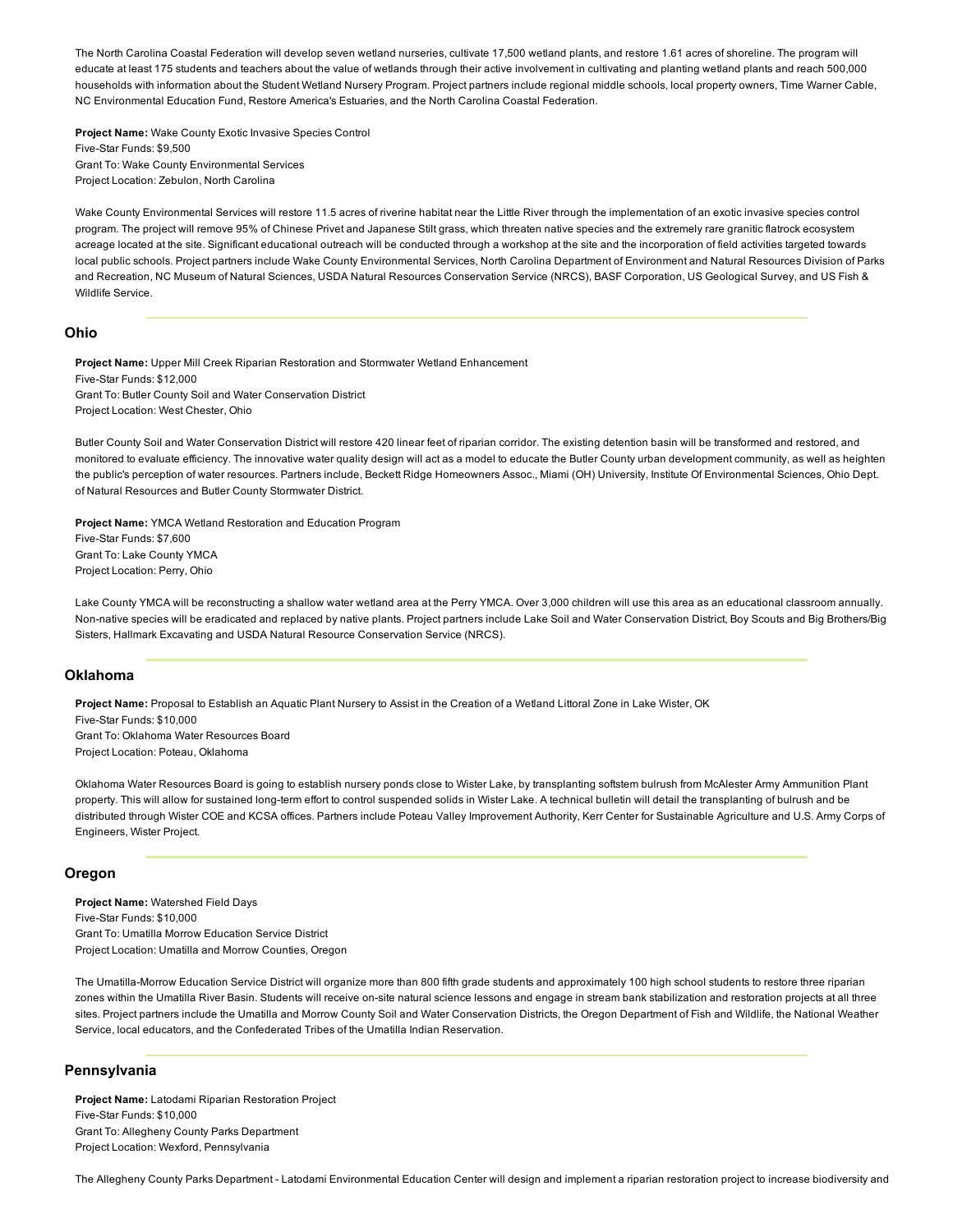improve biological productivity along a forested riparian area along the Grom Run watershed. The restoration will remove exotic plants, replant the area with native species, create four vernal ponds, restabilize stream banks and monitor and maintain the area for three years. Project partners include Friends of Latodami Environmental Education Center, The Audubon Society of Western PA (ASWP), The North Area Environmental Council (NAEC), PA Fish and Boat Commission, and Pittsburgh Cares Youth Service Initiative (YSI).

Project Name: Pioneer Project - Environmental Enhancement Project Five-Star Funds: \$10,000 Grant To: The Pennsylvania Institute for Conservation Education Project Location: Ohiopyle State Park, Pennsylvania

The Pennsylvania Institute for Conservation Education will restore landscape from a developed area into a native landscape while reestablishing a healthy fish habitat. Approximately 1/4 mile of Meadow Run and 2 acres of riparian buffer area will be restored. Restoration involves leveling and hardening the project area with aggregates and adding larger stone to the shoreline along the entire length of the project site to stabilize and protect the shoreline area from erosion. Project partners include American Adventure Sports, Pioneer Project "Pass It On" Outdoor Mentors, Pennsylvania Department of Conservation and Natural Resources, Big Brothers / Big Sisters, and Pennsylvania Fish and Boat Commission.

# South Carolina

Project Name: Watershed Restoration and Education in Aiken County, South Carolina Five-Star Funds: \$15,000 Grant To: University of Georgia Research Foundation, Inc. Project Location: Aiken County, SC

The University of Georgia Research Foundation, Inc. will begin restoring a riparian zone along two parcels of land totaling 185 acres that surround a portion of Shaw Creek, the main water source for the city of Aiken, SC. Community volunteers will remove invasive plant species and plant native species at the project site. Education about the project will include classroom presentations at local schools, regional teacher workshops, and forums designed for landowners and businesses that have the highest potential to impact local streams. Project partners include the city of Aiken Planning Department, Aiken County Planning Department, Aiken County Open Land Trust, Aiken Sunrise Rotary Club, and Millbrook Elementary School.

## South Dakota

Project Name: Protection and Restoration of Little Spearfish Headwaters Five-Star Funds: \$10,000 Grant To: Little Spearfish Conservation and Historic Preservation Association Project Location: Piedmont, South Dakota

The Little Spearfish Conservation and Historic Preservation Association will restore and protect the Little Spearfish headwaters area by removing one dam, restoring a 100 yard section of natural stream channel, and building one mile of fencing to prevent open-range cattle from grazing at the site. The restoration efforts will provide educational opportunities for collaboration with the South Dakota School of Mines and Technology and the Black Hills Natural Sciences Field Station. Project partners include Lawrence County and the West Dakota Water Development District.

#### Texas

Project Name: Habitat Restoration at the Sabal Palm Audubon Sanctuary Five-Star Funds: \$5,000 Grant To: Audobon Texas Project Location: Brownsville, Texas

Audubon Texas will restore 150 acres of fallow fields at the Sabal Palm Audubon Sanctuary in Brownsville, adjacent to US Fish & Wildlife Service and The Nature Conservancy lands. Volunteers will plant more than 40 species of native seeds and seedlings, in conjunction with habitat education and training activities. The project includes removal of exotic plants through controlled burns and herbicide treatments to prepare the soil for native vegetation plantings. Project partners include The Nature Conservancy, U.S. Border Patrol, Texas Parks and Wildlife Department, Brownsville Winter Texans, Caesar Kleberg Wildlife Research Institute, and the Pine Tree Conservation Society.

Project Name: Austin Water Quality Protection Lands Riparian Restoration Five-Star Funds: \$15,000 Grant To: Treefolks, Inc. Project Location: Austin, Texas

Treefolks, Inc. will target degraded riparian areas of the Onion Creek watershed unit for restoration. The creek will be reforested with approximately 18,000 native seedlings, which will be done by the 80 volunteers who will be trained in tree planting, seed collecting and water quality monitoring. As a result of this project 3,500 citizens and trainees will be educated on the values of riparian protection and enhancement. Partners on the project include American Youthworks, Hill Country Foundation, the Texas Riparian Association and the City of Austin.

## Utah

Project Name: Utah's Vital Wetlands: The Sandhill Crane Habitat Restoration Project Five-Star Funds: \$10,500 Grant To: The Colby School Project Location: Park City, UT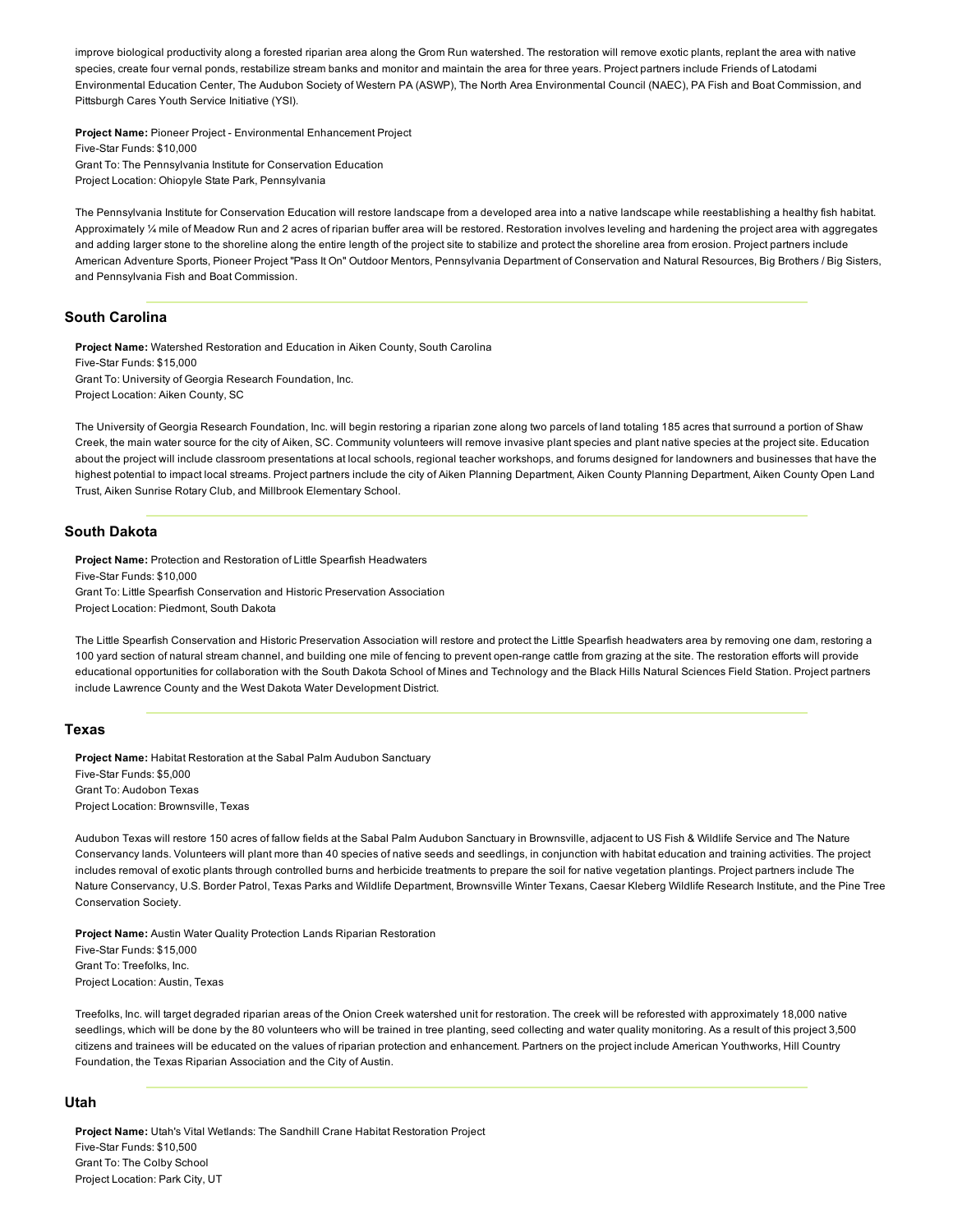The Colby School will restore four to five acres of wetland within the Swaner Nature Preserve. Restoration will improve upon and create habitat for the Sandhill Crane. All students of the Colby School in Park City will be a part of the restoration through plantings, the use of a greenhouse, removal of noxious weeds, and field trips to local wetland areas. Project partners include the Swaner Nature Preserve, Recycle Utah, Lone Tree Nursery, Summit County, and USDA Natural Resources Conservation Service (NRCS).

## Virginia

Project Name: Restoration of Holmes Run and Reforestation of Luria Park Five-Star Funds: \$4,700 Grant To: Northern Virginia Conservation Trust Project Location: Annandale, Virginia

The Northern Virginia Conservation Trust will restore riparian habitats in a number of parks throughout Fairfax County. They will plant 750 native plants in a riparian area of approximately 7,200 square feet. The plantings will provide shads, bank stabilization, and organic matter for the stream which will increase water quality and aquatic habitat. Partners include The Northern Virginia Conservation Trust, Earth Sangha, The Fairfax Department of Public Works and Environmental Services, The Virginia Department of Forestry, The Fairfax County Park Authority, The Holmes Run Acres Civic Association, and Starbuck's Coffee.

#### Washington

Project Name: Klickitat River Riparian Restoration Five-Star Funds: \$10,000 Grant To: Columbia Gorge Ecology Institute Project Location: Lyle, Washington

The Columbia Gorge Ecology Institute will restore one acre of wetland and 30 acres of riparian area along an important habitat for several endangered, threatened, and sensitive species within the Klickitat River. Community volunteers and up to 800 students will eliminate invasive species, re-establish native plants, and participate in sitebased education about riparian restoration and endangered, threatened, and sensitive fish and wildlife species of the project area. Project partners include the Washington Department of Fish and Wildlife, Columbia Gorge School Districts, Northwest Service Academy, and the US Forest Service.

Project Name: Mashel Restoration Project Five-Star Funds: \$10,000 Grant To: South Puget Sound Salmon Enhancement Group Project Location: Pierce County, WA

The South Puget Sound Salmon Enhancement Group will restore 1.44 miles of important spawning and rearing habitat for Chinhook salmon, winter steelhead, and Coho Salmon within the Mashel River. The project team will work with volunteers to engage in weed treatment, riparian plantings, maintenance, and monitoring. Project partners include Pierce County, Pierce Conservation District, Nisqually Indian Tribe, Salmon Recovery Funding Board, Town of Eatonville, Pierce County Stream Team, Nisqually Stream Stewards, and the Nisqually River Education Project.

## West Virginia

Project Name: Morgan County Purple Loosestrife Control Five-Star Funds: \$5,000 Grant To: Sleepy Creek Watershed Association Project Location: Berkeley Springs, West Virginia

The Sleepy Creek Watershed Association will restore the Warm Springs Run by controlling the Purple Loosestrife population through the application of glyphosate herbicide. This restoration project will be done in several different methods over 15 acres of riparian acres along Warm Springs Run in Morgan County. Volunteers will be trained in safe pesticide use, application procedures, and will carry out five years of follow-up monitoring. The community will be educated about the extremely invasive species through newspaper articles, the county fair, and mailings. Project partners include WVU Extension Services, WV Division of Natural Resources, WV Department of Agriculture, WV Division of Environmental Protection, USDA Natural Resources Conservation Service (NRCS), Potomac Headwaters RC&D, Eastern Panhandle Conservation District, and Morgan County Master Gardeners Association.

Project Name: Red Spruce and Balsam Fir Ecosystem Restoration Five-Star Funds: \$5,000 Grant To: The West Virginia Highlands Conservancy Project Location: Davis, West Virginia

The West Virginia Highlands Conservancy will target specific wetland and riparian habitats on the Canaan Valley National Wildlife Refuge to begin a restoration program for conifer wetland forested communities. They will purchase 5,000 native balsam fir and red spruce seedlings and plant approximately 30 acres of wetland and riparian habitat in the Canaan Valley and Blackwater River watershed. Project partners include The Aldridge Academy and local Boy Scout troop, the National Resource Conservation Service, the Highlands Conservancy, the Friends of Canaan Valley National Wildlife Refuge, The Canaan Valley National Wildlife Refuge, Snowshoe Ski Resort, Quarterpine Farms, Davis and Elkins College, The Nature Conservancy, and Elkins High School.